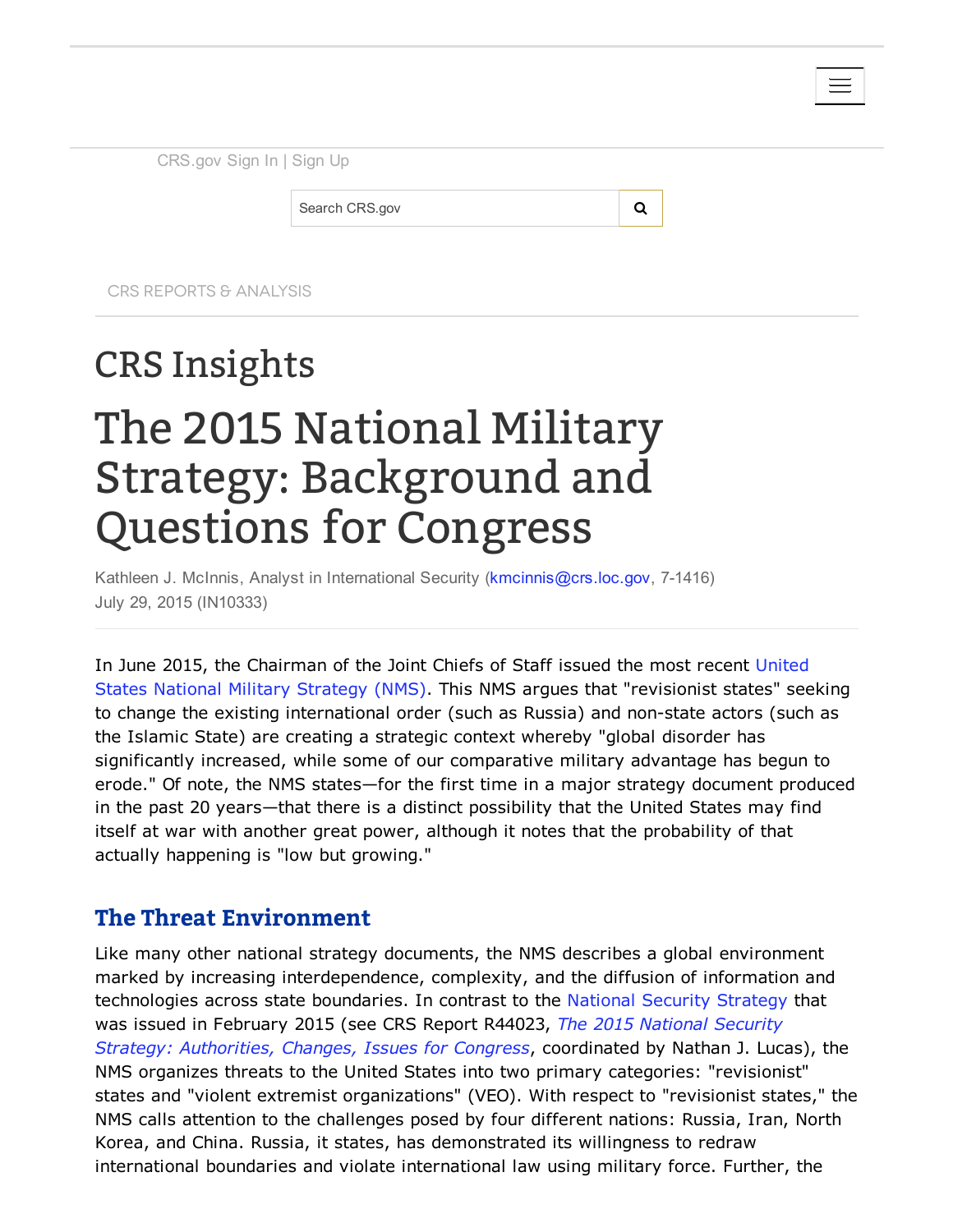NMS states that Iran is a state sponsor of terrorism that has undermined stability in Israel, Lebanon, Syria, and Yemen. North Korea, according to the NMS, threatens its regional neighbors (including Japan and South Korea) with its production of nuclear weapons. Finally, the NMS argues that China's recent "land reclamation" (also referred to as "island building") activities in the South China Sea are destabilizing. With respect to Violent Extremist Organizations, the NMS points out that these actors utilize a combination of lowtechnology weaponry (such as suicide vests and improvised explosive devices) as well as sophisticated propaganda and messaging strategies to spread their influence.

While the NMS judges that the VEO threat is "immediate" due to the fact that they are currently destabilizing the Middle East, it also notes—for the first time in several decades —that the probability that the United States may find itself at war with another great power is "low but growing." The NMS also discusses "hybrid" warfare, whereby state and non-state actors (Russia and its Ukrainian proxies, for example) "blend techniques, capabilities, and resources to achieve their objectives." The ensuing ambiguity in the battle space makes it difficult for the United States and its allies to coordinate responses.

## National Military Priorities

In order to respond to the emerging threat environment, the NMS prioritizes the following tasks for the U.S. military:

- Maintain a secure and effective nuclear deterrent. This includes investing in sustaining and modernizing the deterrent and improving command and control of nuclear forces.
- Provide for military defense of the homeland. This includes interdicting adversaries' attack preparations abroad, defending against ballistic missiles and cyber-attacks.
- Defeat an adversary. This refers to the projection of military power to compel an adversary to cease hostilities. Interestingly, the NMS refers to *an* adversary rather than defeating *adversaries* generally, which may have force planning implications.
- Provide a global, stabilizing presence. The military will continue providing stability around the world to promote economic growth and regional integration and to be better positioned to respond to emerging crises.
- Combat terrorism. The military will assist local forces as they work to defeat terrorists in their respective countries through providing training, precision strike, logistical and intelligence support, as well as interdict and disrupt threats to the U.S. homeland.
- Counter weapons of mass destruction. The military will work with partners to locate, track, interdict, and secure (or destroy) weapons of mass destruction.
- Deny an adversary's objectives. By maintaining highly ready, highly capable forces both at home and abroad, as well as pre-positioning equipment, the United States can quickly respond to crises and help prevent further escalation of conflicts.
- Respond to crises and conduct limited contingency operations. This refers to